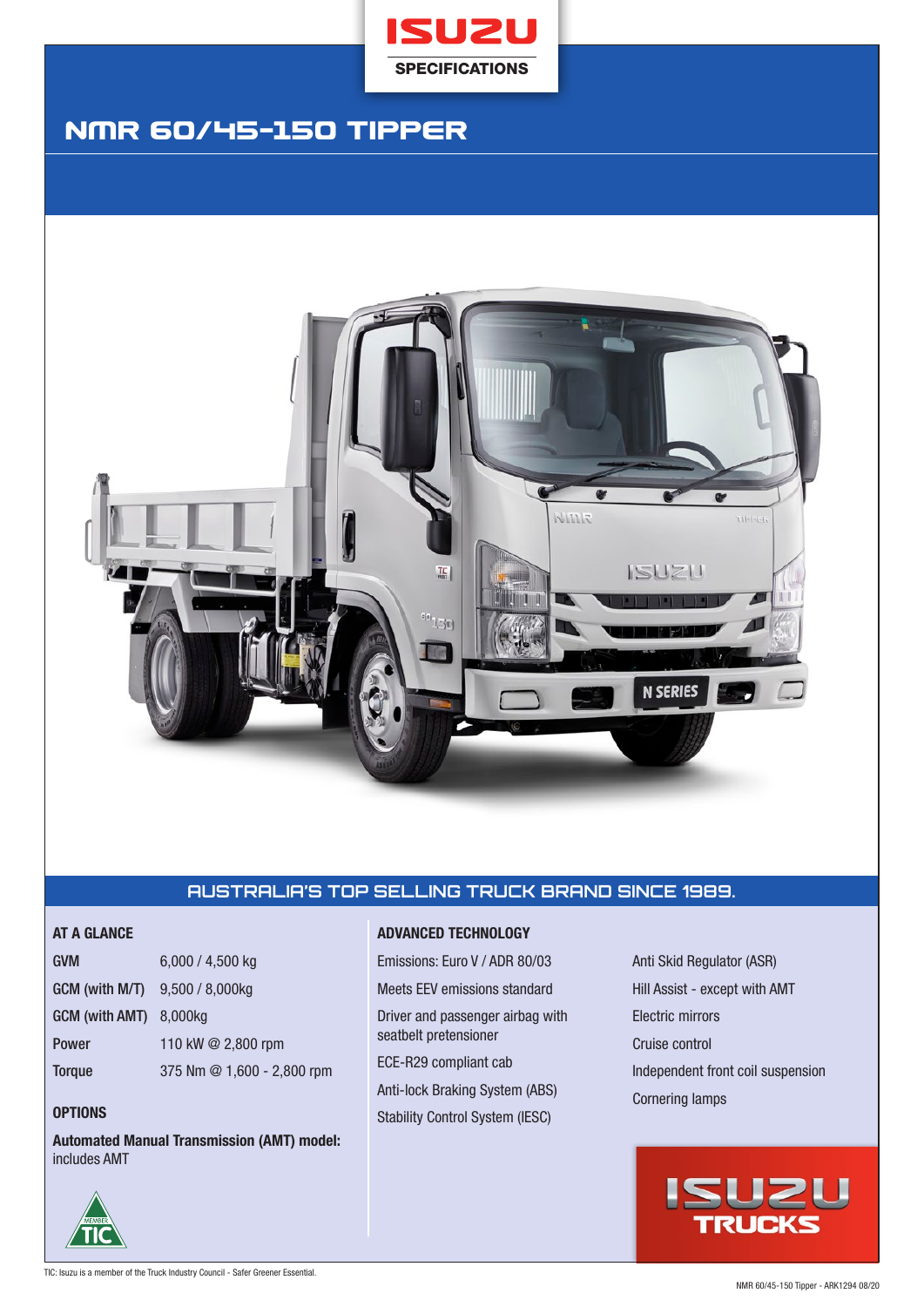# NMR 60/45-150 Tipper

# **DRIVELINE AND CHASSIS SPECIFICATIONS**

# **ENGINE: ISUZU 4JJ1-TCS**

| Type:                     |                      | 4 cylinder 16 valve with chain driven DOHC            |  |  |  |
|---------------------------|----------------------|-------------------------------------------------------|--|--|--|
| Displacement:             |                      | 2.999 <sub>c</sub>                                    |  |  |  |
| <b>Compression ratio:</b> |                      | 17.5:1                                                |  |  |  |
| <b>Bore x Stroke:</b>     |                      | 95.4 mm x 104.9 mm                                    |  |  |  |
|                           | Max power (DIN-NET): | 110 kW (148 HP) @ 2,800 RPM                           |  |  |  |
|                           |                      | (JIS Gross): 114 kW (153 HP) @ 2,800 RPM              |  |  |  |
| <b>Max torque</b>         | (DIN-NET):           | 375 Nm (277 lb.ft) @ 1,600 - 2,800 RPM                |  |  |  |
|                           |                      | (JIS Gross): $388$ Nm (286 lb.ft) @ 1,600 - 2,800 RPM |  |  |  |

**Induction system:** Electronically controlled variable nozzle turbocharger with air-to-air intercooler.

**Fuel injection:** Direct injection high pressure common rail system.

**Emission control system:** Cooled EGR with exhaust

Diesel Particulate Diffuser (DPD). ADR 80/03 (Euro V) compliant. EEV compliant.

# **CLUTCH**

#### **Standard model:**

- Auto adjusting hydraulic control with vacuum assistance. Single plate 300 mm diameter.
- Total lining area: 847 cm²

#### **With AMT:**

• Fully automated hydraulically controlled wet clutch and torque convertor with lock up.

# **TRANSMISSION**

#### **Standard model:**

#### **ISUZU MYY-5T**

**•** 5 speed manual. Syncromesh on gears 1-5.

| • Gear ratios (:1) |             |       |       |       |            |
|--------------------|-------------|-------|-------|-------|------------|
| 1st -              | 2nd         | 3rd   | 4th   | .5th  | <b>Rev</b> |
|                    | 5.315 3.053 | 1.655 | 1.000 | 0.721 | 5.068      |
| With AMT:          |             |       |       |       |            |

# **ISUZU MYY-6E**

• 6 speed Automated Manual Transmission (AMT) with both fully automatic and clutchless manual operation modes.

• **Gear ratios (:1)**

| 1st 2nd | 3rd | 4th | 5th | 6th                                       | Rev |
|---------|-----|-----|-----|-------------------------------------------|-----|
|         |     |     |     | 5.979 3.434 2.040 1.379 1.000 0.750 5.701 |     |

# **AXLES**

#### **Front:** Isuzu FI026

- Fully independent wishbone. 2,600 kg capacity.
- **Rear:** Isuzu R050
- Full floating Banjo type. Four differential pinions. 5,000 kg capacity.
- Drive ratio: 5.125:1 (Standard model), 4.300:1 (with AMT).

### **SUSPENSION**

# **Front:**

- Coil springs.
- Double acting hydraulic shock absorbers.

# **Rear:**

- Multi-leaf main, taper-leaf helper spring.
- Double acting hydraulic shock absorbers.

# **BRAKES**

• Auto adjusting front and rear disc brakes with dual circuit hydraulic control, vacuum assistance and electronic brake force distribution (EBD).



- Hill Assist except with AMT.
- Front disc diameter: 293 mm
- Rear disc diameter: 293 mm
- 190 mm diameter drum park brake mounted on rear of transmission.
- Vacuum controlled exhaust brake.

### **STEERING**

- Power assisted rack and pinion.
- Turns lock to lock: 4.2
- Maximum angle: 38° (inside wheel) / 35.75° (outside wheel)

#### **WHEELS AND TYRES**

- 16 x 5.5J five stud steel wheels.
- 195/85R16 114/112L Michelin XJE4 Mix Energy Tubeless.
- Maximum tyre rating
	- Steer axle: 2,360 kg
	- Drive axle: 4,480 kg
- 1 frame mounted spare wheel and tyre assembly.

### **CHASSIS FRAME**

- Cold rivetted ladder frame. SAPH440 weldable steel sidemembers.
- Frame dimensions:

Side rail (mm): 180 x 65 x 4.0 Rear frame width (mm): 700

### **TIPPER BODY**

- All steel body with drop sides. Auto release two-way tailgate.
- Auto release body lockdown hook.
- Shovel rack. LHS and RHS rope rails. Non-slip side steps.
- 20 second raise / 20 second lower time.
- Cubic volume: 2.0 m3
- Deck plate thickness: 3.2 mm
- Side / front / tail plate thickness: 2.3 mm

• ABS, ASR traction control, IESC stability control.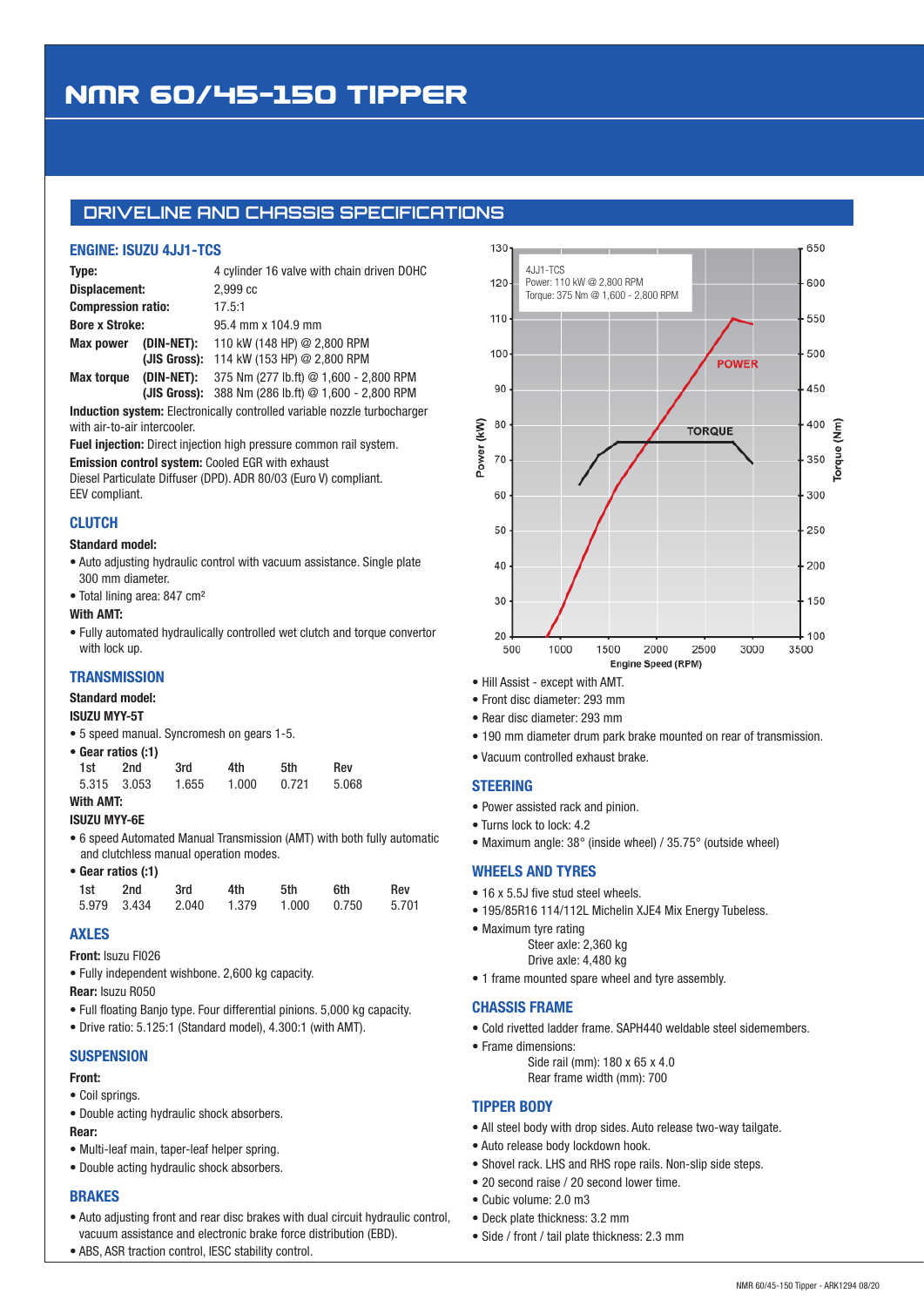# **FUEL TANK**

- Frame mounted 75L steel fuel tank.
- Lockable fuel cap.

# **ELECTRICAL SYSTEM**

- 24 volt electrical system.
- 90 amp alternator.
- 4.0 kW starter motor.
- 2 x 80D26L (630 CCA) batteries connected in series.

# **CABIN SPECIFICATIONS AND APPOINTMENTS**

### **CAB EXTERIOR**

- All steel construction. High tensile steel used for cab underframe. Manual cab tilt to 45° with torsion bar assistance.
- Complies with ECE-R29 cab strength standard.
- Heavy duty non slip entry steps.
- 90° opening internally reinforced front doors.
- Water spray suppression guards and front mudflaps.
- Laminated windscreen with shade band.
- Two speed windscreen wipers with intermittent wipe mode.
- Halogen multi-reflector headlamps incorporating turn signals. Additional door mounted integrated side indicator/cornering lamps.
- Combination brake, turn, reverse and marker lamps, registration plate illumination lamps. Reverse alarm.
- Heated and powered exterior main mirrors with flat glass and additional independently adjustable convex "spot" mirrors.
- Body coloured grille.
- Body coloured impact resisting polycarbonate bumper with steel backing frame.

#### **CAB INTERIOR**

- Contoured adjustable driver's bucket seat.
- Front passenger bench seat with 2 seat capacity.
- 3-point lap sash seatbelts in all outboard seating positions. Driver and outboard front passenger seatbelts fitted with pre-tensioner. Centre seat lap belts.
- Driver and outboard front passenger airbag.
- **With AMT:** Driver's footrest.
- Door and roof pillar entry assist grips.
- Full interior trim, padded roof lining and vinyl floor covering. Driver and passenger windscreen header storage shelf.
- Tilt/Telescopic adjustable steering column, soft feel urethane steering wheel.
- Electric windows.
- Central locking with remote keyless entry and immobiliser.
- Twin cup holders. 24V cigarette lighter. Dashboard hook.
- Front door mounted storage pockets and driver's side ashtray.
- Fully integrated air conditioning and heater/demister with 4-speed fan and outlets for windscreen, side windows, face and floor.
- Fluorescent type interior lamp with On/Door/Off switch.
- 2 DIN, two speaker multimedia unit with 6.2" LCD capacitive touch screen. 1.6GHz processor with Android operating system. DAB+ digital radio and fully integrated Bluetooth with voice recognition. Inbuilt PDF, photo and movie viewer. Internet radio accessible via smartphone. 32GB internal file storage. USB and auxilliary input connection provisions. Firmware and map updates possible via smartphone.
- DIN sized compartment for storage or for CB radio installation.

### **DRIVER CONTROLS**

- Key-operated engine start/stop and steering lock. Engine idle speed control.
- Hill Assist slow/fast engagement control and on/off switch except with AMT.
- ASR and IESC on/off.
- DPD regeneration.
- **With AMT:** AMT slow/fast gear engagement control, 1st gear start and normal/economy gear selection modes.
- **With AMT:** Gear selection control with P-R-N-D and sequential shift positions.
- **Left side combination stalk:** Windscreen wipers, washers and exhaust brake.
- • **Right side combination stalk:** Turn signals, headlamps, cruise control.
- Tip body raise and lower lever with safety release mechanism.

#### **INSTRUMENTATION**

- Electronically driven speedometer and tachometer. Digital odometer with integrated dual tripmeter. Engine coolant temperature and fuel level gauges.
- **Warning lamps:** Check engine, oil pressure, ABS, SRS airbag, alternator charge, service brakes, park brake, seatbelt unfastened, low fuel level. **With AMT:** Check AMT.
- **Indicator lamps:** Hill Assist (except with AMT), warm up system, high beam, ASR, IESC, DPD status, exhaust brake, turn signals, cruise control, PTO engaged.

**With AMT:** Econo-mode, 1st gear start.

- **With AMT:** Gear selection display.
- **Multi information display:** Shows service interval, instantaneous and average fuel consumption, DPD bar chart, hourmeter, voltmeter, time/day/ date and includes 40-120km/h adjustable vehicle speed warning.

### **OPTIONS AND GENUINE ACCESSORIES**

Include the following (extra cost, request a brochure and further details from your Isuzu dealer):

## **Multimedia unit:**

- Isuzu satellite navigation including 3 years of free updates.
- Supports up to five camera inputs. One digital camera with infra red and rear microphone input active when reversing. Four analogue cameras.
- Reversing sensors.
- Tyre pressure monitoring system.

#### **Other:**

• Airbag compatible bullbar.

# **ISUZU CARE**

Isuzu Care gives truck owners access to products and services including Roadside Assist, Service Agreements, Extended Care, Extended Isuzu Assist and the Isuzu Care Centre. Call 1800 035 640.